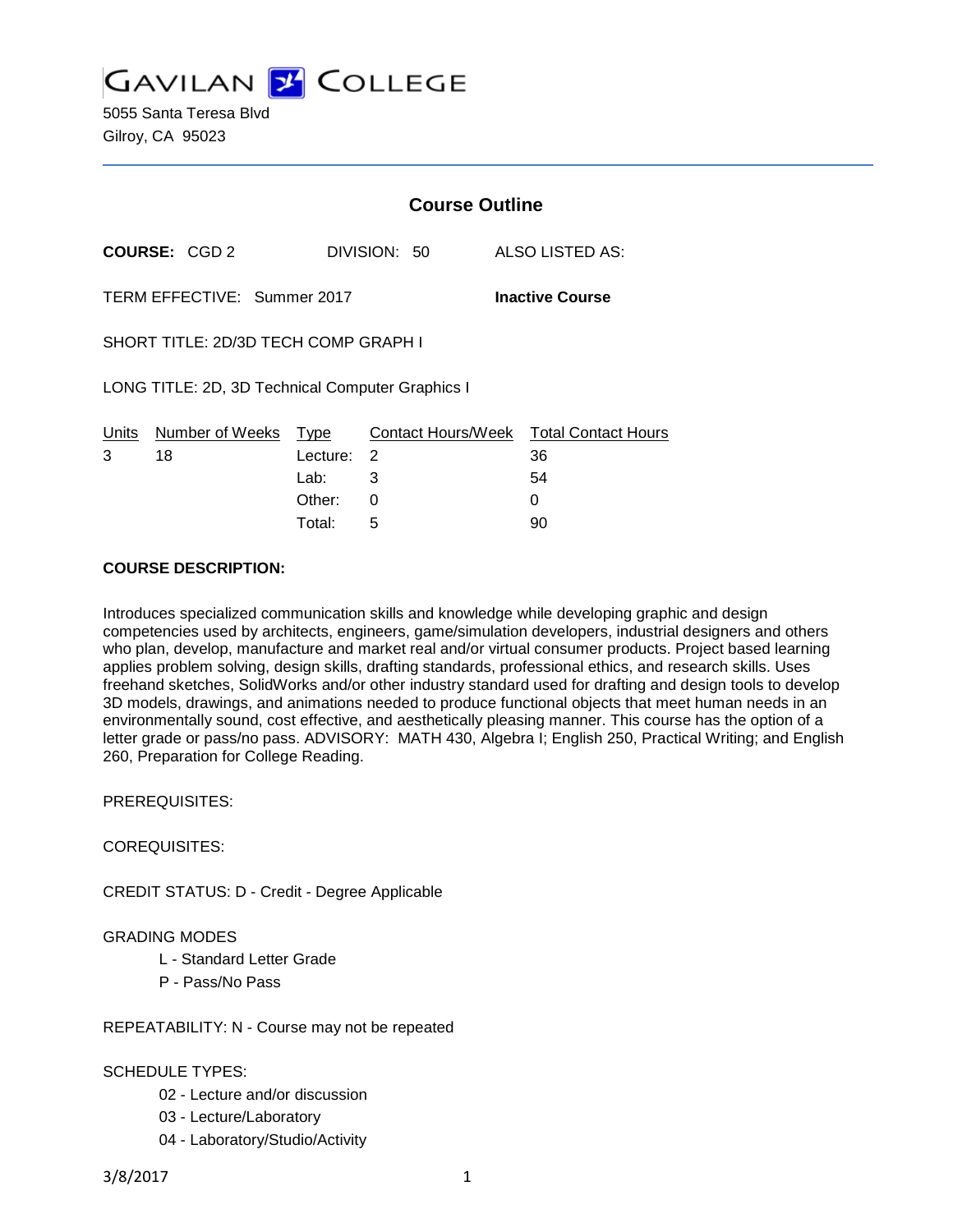05 - Hybrid

72 - Dist. Ed Internet Delayed

73 - Dist. Ed Internet Delayed LAB

# **STUDENT LEARNING OUTCOMES:**

1. Work with team to create report that identifies desired technical graphics careers and describes specialized skills required for success in those fields.

Measure: Portfolio PLO: 1 ILO: 7, 4. 3, 2, 1, 6 GE-LO: A3, A5, B8, E1 Year assessed or anticipated year of assessment: 2015

2. Apply problem solving to propose consumer project that meets a human need in a cost effective, environmentally sound, aesthetically pleasing manner.

Measure: Portfolio PLO: 3 ILO: 7. 2, 3, 1, 5 GE-LO: A5, B3, C1, D3, E3, F1 Year assessed or anticipated year of assessment: 2015

3. Develop an electronic portfolio to present to potential clients/employers.

Measure: Portfolio PLO: 6 ILO: 7, 1, 2, 3, 6. 5. 4 GE-LO: A3, A5, B7, C1, F1

Year assessed or anticipated year of assessment: 2015

# PROGRAM LEARNING OUTCOMES:

1) Describe specialized skills for entry and success in desired technical graphics careers.

3) Use design problem solving to propose an aesthetically pleasing design that satisfactorily addresses clients' needs.

6) Develop an electronic portfolio to present to potential clients/employers.

CONTENT, STUDENT PERFORMANCE OBJECTIVES, OUT-OF-CLASS ASSIGNMENTS

Inactive Course: 02/27/2017 Effective Summer 2017

2 Hours

CONTENT: Introduction to creative problem solving, overview of CGD careers, self-assessment of skills & research methods for investigating CGD career pathways

STUDENT PERFORMANCE OBJECTIVES: Complete career assessment inventory, use creative problem solving model to identify "ideal" CGD-related career(s) for aptitudes and attitudes.

HOMEWORK: Complete career assessment, summarize results, identify career pathways to achieve career, demonstrate use of creative problems solving process to generate pros and cons of career, compare and contrast with other career(s), and select "best" career.

6 Hours

CONTENT: Overview of MLA referencing, basic design and topographic principles and ways to integrate visual and verbal communication techniques.

STUDENT PERFORMANCE OBJECTIVES: Create digital presentation that integrates verbal and visual communication to summarize research findings on career selection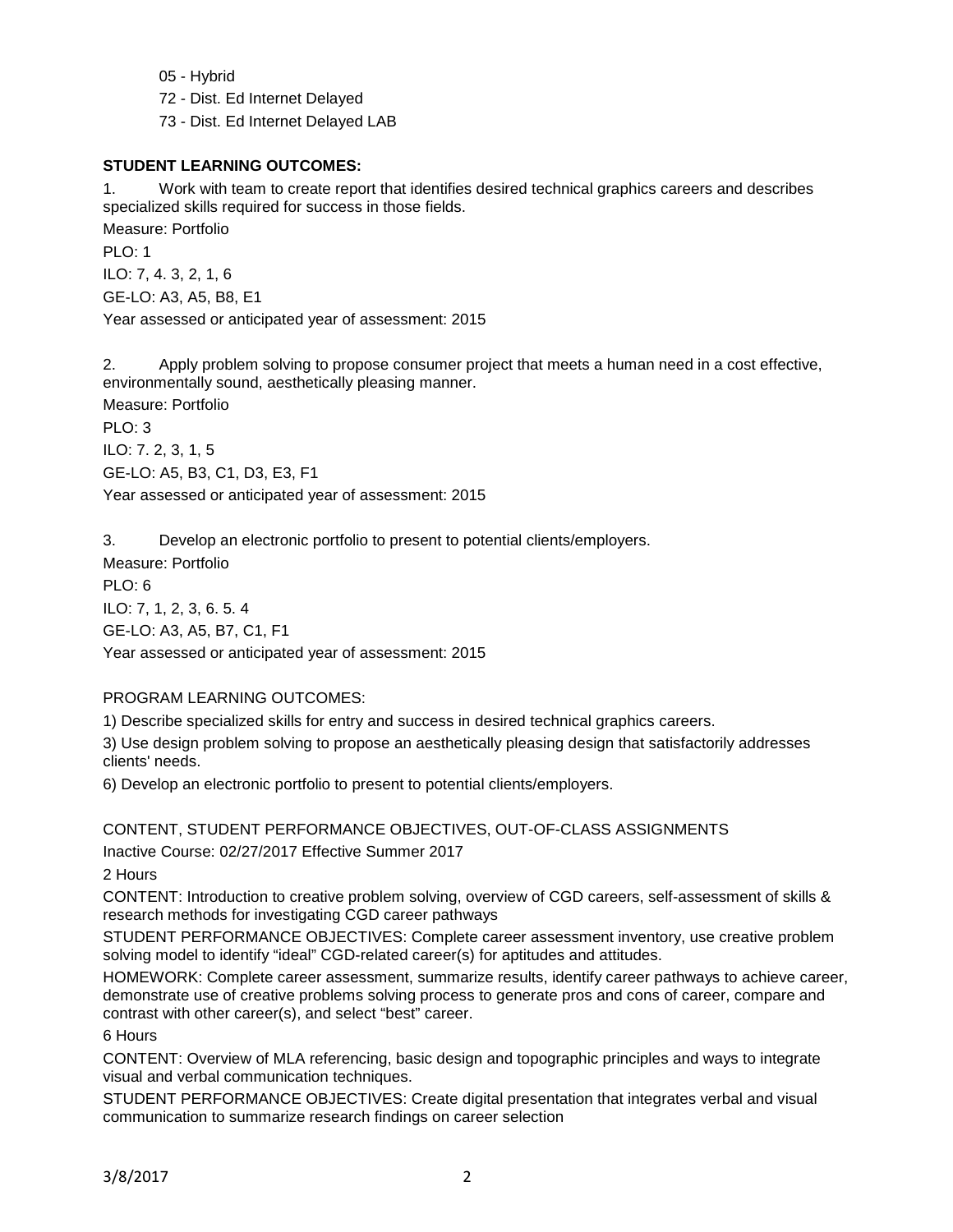HOMEWORK: develop and present a group presentation about CGD careers that incorporates basic design principles and MLA research methodologies

7 Hours

CONTENT: Ways additional topographic concepts and elements and principles of design are used to support 2D graphic design and introducing a CAD interface and computer graphic text

STUDENT PERFORMANCE OBJECTIVES: Apply typological understanding to create 2D logo using graphics of initials, name or symbols

HOMEWORK: Use software program to create logo and describe design principles\theories used 15 Hours

CONTENT: Scale drawings, line styles, freehand orthographic sketching and introduction to SolidWorks and/or other computer graphic program(s) drawing tools

STUDENT PERFORMANCE OBJECTIVES: Create manual orthographic sketches and computer generated models of simple geometric objects.

HOMEWORK: Produce freehand orthographic sketches and CAD models of simple product designed by selected career field scan and present graphics using design principles

### 11 Hours

CONTENT: Industry standards used for product design and ways designers integrate creative problem solving with visualization skills to redesign and improve products

STUDENT PERFORMANCE OBJECTIVES: Develop and propose improvements to an existing product using a problem solving process, design sketches and CAD models.

HOMEWORK: Provide and critique design sketches summarizing creative problem solving process to assess and improve simple product to produce proposal of an improved product

#### 7 Hours

CONTENT: Instruction on differences and similarities between parametric design and other graphic programs, differences between graphics used for concept, manufacturing and marketing presentation and use of topography for marketing projects

STUDENT PERFORMANCE OBJECTIVES: Use creative problem solving and visualization skills to present conceptual drawing for basic product that serves one function. Describe how different software packages could be used to same ideas and propose ways to market final product.

HOMEWORK: Provide simple CAD generated concept drawing of proposed product for final project along with documentation of creative design process used to develop idea including notes and freehand sketches. Critique project in terms of how other software packages could have been used.

15 Hours

CONTENT: Searching, configuring, downloading, and documenting use of parts, components, and assemblies to professionally support product design.

STUDENT PERFORMANCE OBJECTIVES: Functioning as part of a team by locating, uploading, integrating and documenting files that support designed projects.

HOMEWORK: Add and document sources of parts, components, and assemblies

19 Hours

CONTENT: Case studies and problem solving process

STUDENT PERFORMANCE OBJECTIVES: Use problem solving process, freehand sketches, and CAD software to propose, refine, revise and present design for simple product

HOMEWORK: Document design process used to develop a final presentation of a designed object.

6 Hours

CONTENT: Improving product design by providing and using feedback

STUDENT PERFORMANCE OBJECTIVES: Give and use constructive criticism.

HOMEWORK: Review and provide critiques of peer's projects by identifying positive qualities of peers designs and suggesting improvements then use critiques to improve final product presentation

2 Hours

Final Exam

# **METHODS OF INSTRUCTION:**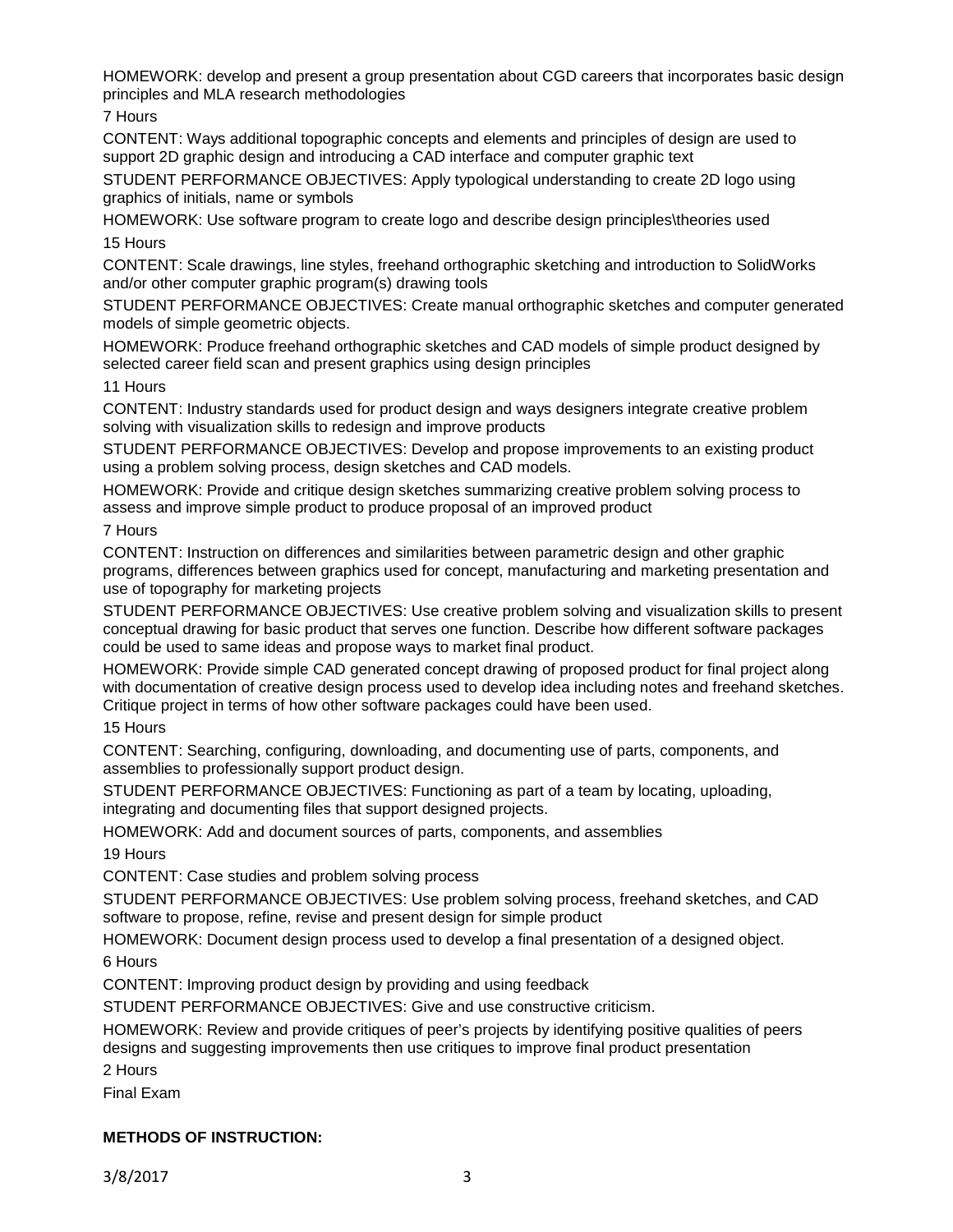Entire class lecture and small group lectures are used as needed by the class or individual. This method is used in the lab times on a need to know basis. The teacher uses the drawing board, computer, and blackboard as actual drawing and design demonstrations encouraging student interaction.

#### **METHODS OF EVALUATION:**

CATEGORY 1 - The types of writing assignments required: Percent range of total grade: 10 % to 15 % Written Homework Reading Reports Lab Reports Term or Other Papers Other: Written Critiques CATEGORY 2 -The problem-solving assignments required: Percent range of total grade: 10 % to 25 % Homework Problems **Quizzes** Exams Other: Design Problems CATEGORY 3 -The types of skill demonstrations required: Percent range of total grade: 25 % to 50 % Class Performance/s Performance Exams CATEGORY 4 - The types of objective examinations used in the course: Percent range of total grade: 10 % to 25 % Multiple Choice True/False Matching Items Completion Other: Applied Skill Exam CATEGORY 5 - Any other methods of evaluation: Percent range of total grade: 10 % to 25 % Portfolio of design projects and other assignments

# **REPRESENTATIVE TEXTBOOKS:**

Required:

Bertoline, Gary Robert et al., Fundamentals of Graphics Communication 6th Ed. New York: McGraw-Hill, 2011. Or other appropriate college level text. ISBN: 0073522635 Reading level of text, Grade: 13.1 Verified by: SMOG Calculator at http://www.niace.org.uk/misc/SMOG-calculator/smogcalc.php Other textbooks or materials to be purchased by the student: USB, Pencil Paper, Ear-buds/head phones, Optional Text Rapid Viz

#### **ARTICULATION and CERTIFICATE INFORMATION**

Associate Degree: CSU GE: